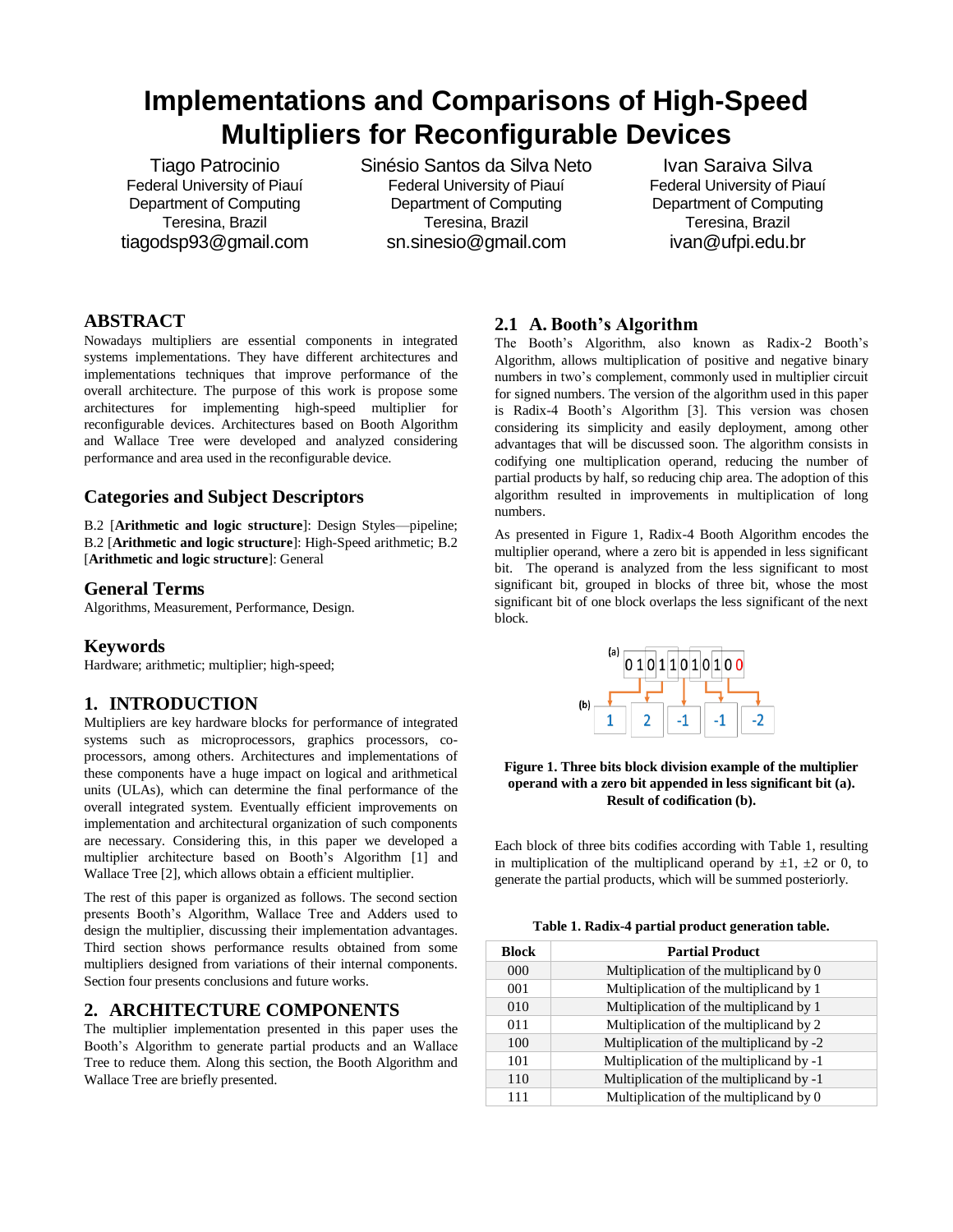The improvements of Radix-4 algorithm from Radix-2 is in the recodification way, grouping blocks of three bits, allowing generation of N/2 partial products, where N is the length of operands. In contrast, the Radix-2 algorithm groups 2 Bits blocks, generating N partial products, not being recommended for multiplication of huge numbers.

Another approach is Radix-16 Booth's Algorithm [4], aiming reduce partial products of N-bits multiplication to N/4, therefore reducing subsequent operations.



**Figure 2. Radix-16 codification blocks division.**

The process codifies blocks of 5 bits, as shown in figure 2, and then analyses according with Table 2, which two combination of bits can generate same partial product.

| <b>Bit Block</b> | Partial<br><b>Product</b> | <b>Bit Block</b> | Partial<br>Product |
|------------------|---------------------------|------------------|--------------------|
| 00000, 11111     | 0                         | 11101, 11110     | $-1$ * MPLD        |
| 00001,00010      | $+1$ * MPLD               | 11011, 11100     | $-2$ * MPLD        |
| 00011,00100      | $+2$ * MPLD               | 11001, 11010     | $-3$ * MPLD        |
| 00101, 00110     | $+3$ * MPLD               | 10111, 11000     | $-4$ * MPLD        |
| 00111, 01000     | $+4$ * MPLD               | 10101, 10110     | $-5$ * MPLD        |
| 01001, 01010     | $+5$ * MPLD               | 10011, 10100     | $-6$ * MPLD        |
| 01011, 01100     | $+6$ * MPLD               | 10001, 10010     | $-7$ * MPLD        |
| 01101, 01110     | $+7$ * MPLD               | 10000            | $-8$ * MPLD        |
| 01111            | $+8$ * MPLD               |                  |                    |

**Table 2. Radix-16 partial product generation table.**

Figure 3 shows the general diagram of Booth's Algorithm used to design the multiplier.



**Figure 3. General structure architecture diagram of Booth's Algorithm.**

## **2.2 Wallace Tree**

Multiplication circuits need to perform successive additions of partial products, generating dependencies between operations. The Wallace Tree offers an efficient structure for implement parallel faster additions of the partial products. It avoids carry propagation, requiring only an addition at the end of tree to obtain the result.

Compressors [5] are the basic blocks used in the implementation of the Wallace Tree. The use of compressors contributes to decrease the amount of additions in a multiplication. In this paper 4:2 Compressors [5] are used, reducing groups of four partial products. 4:2 Compressors have five inputs A, B, C, D and CIN to generate three outputs SUM, CARRY and COUT, as shown in figure 4.



**Figure 4. 4:2 Compressor structure (a). Logic architecture (b).**

As shown in figure 5, the organization of the Wallace Tree with 4:2 compressors groups four partial products in parallel to perform the compression at each level of the tree. The output of each compressor becomes an input at next level, until all partial products become reduced to two inputs for addition at the end of tree.



**Figure 5. Wallace Tree structure with 4:2 compressors.**

The implementation of the Wallace Tree in pipelined way [6] aims to improve the frequency of operation. Moreover it allows performing successive faster multiplications, adding registers between tree's levels.

## **2.3 Adders**

Efficient implementation of the adder induces huge impact in the multiplier performance. A traditional adder is the Carry-Propagate Adder [7]. It has a simple architecture, but offers inefficient performance, due carry propagation from less significant bit to most significant.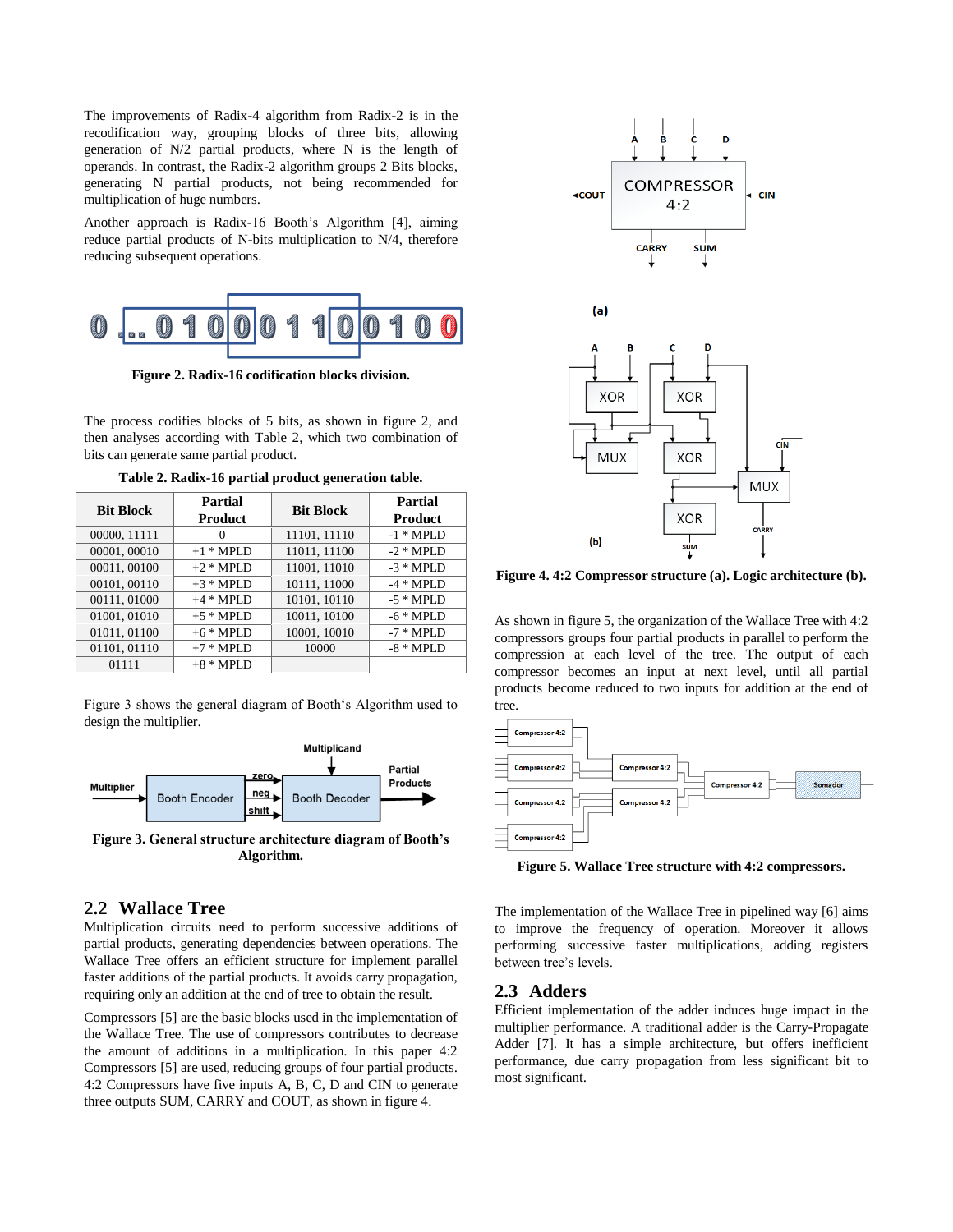A bit more complex adder's architecture as Carry Look Ahead Adder [7] (figure 6) allows forwarding carry due the addition of extra signals that calculates the Generation and Propagation signals (figure 7) [7]. The Carry Look Ahead Adder reduces the critical path and improves the operation speed.



**Figure 6. Carry Look Ahead Adder architecture**



**Figure 7. Carry Look ahead Cell (CLC) with generation and propagation carry signals.**

#### **3. Architectures, Results and Comparison**

To design the multiplier, various architectural organizations are available. Each one has significant impact in the overall performance. This paper presents some architectures, their performance comparison and discuss about their benefits.

The multipliers architectures designed in this paper have Wallace Tree with and without pipeline, both using Radix-4 and Radix-16 Booth`s Algorithm to generate partial products. Each type of architecture implements different type of adders in Wallace Tree. In addition of Carry-Propagate Adder and Carry Look Ahead Adder, was included the Altera Adder. Figure 8 shows the general architecture diagram.



**Figure 8. Multiplier general structure diagram.**

Table 3 shows obtained results from 32 Bits Multipliers with Radix-4 Booth's Algorithm. Results also include the Altera Multiplier only for performance comparison.

Pipelined multipliers have high frequency, but needs more cycles to produce results. Considering the need of successive multiplications, results can be producer successively after the first product. This

fact is nullified when few operations are requested in a determined period of time. Architectures without pipeline are slower, but present result in one cycle. The of such implementation presents advantages over the pipelined one if the number of operations do not exceeds the pipeline time to produce the same number of results. Figure 9 compares implementations with and without pipeline showing the number of successive operation from which using pipeline is advantageous.

| Table 3. Frequency and chip area comparison. |  |  |  |  |
|----------------------------------------------|--|--|--|--|
|----------------------------------------------|--|--|--|--|

|                            |                        |                                  | <b>Frequency</b>                                 |                                      |              |
|----------------------------|------------------------|----------------------------------|--------------------------------------------------|--------------------------------------|--------------|
| <b>Architect</b><br>ure    | Wallace<br><b>Tree</b> | Adder                            | Fmax<br>(Slow<br>1200mV<br>85C<br><b>Model</b> ) | Fmax<br>(Slow<br>1200mV<br>0C Model) | Chip<br>Area |
|                            | Without<br>Pipeline    | Carry-<br>Propagate<br>Adder     | 37.54<br>MHz                                     | 41.72<br>MH <sub>z</sub>             | 2,468<br>LE  |
| Developed<br>in this study |                        | Carry Look<br><b>Ahead Adder</b> | 52.44<br>MHz                                     | 58.10<br>MHz                         | 2,416<br>LE  |
|                            |                        | Altera Adder                     | 90.52<br>MH <sub>z</sub>                         | 102.16<br>MH <sub>z</sub>            | 2,655<br>LE  |
|                            | With<br>Pipeline       | Carry-<br>Propagate<br>Adder     | 56.82<br>MH <sub>z</sub>                         | 64.02<br>MH <sub>z</sub>             | 2,524<br>LE  |
|                            |                        | Carry Look<br><b>Ahead Adder</b> | 149.37<br>MH <sub>z</sub>                        | 167.95<br>MH <sub>z</sub>            | 2,432<br>LE  |
|                            |                        | Altera Adder                     | 205.63<br>MH <sub>z</sub>                        | 235.13<br>MH <sub>z</sub>            | 2,325<br>LE  |
| Altera<br>Multiplier       |                        |                                  | 79.33<br>MH <sub>z</sub>                         | 89.40<br>MH <sub>z</sub>             | 1,409<br>LE  |



**Figure 9. Cycles representation of the multipliers applied successive operations.**